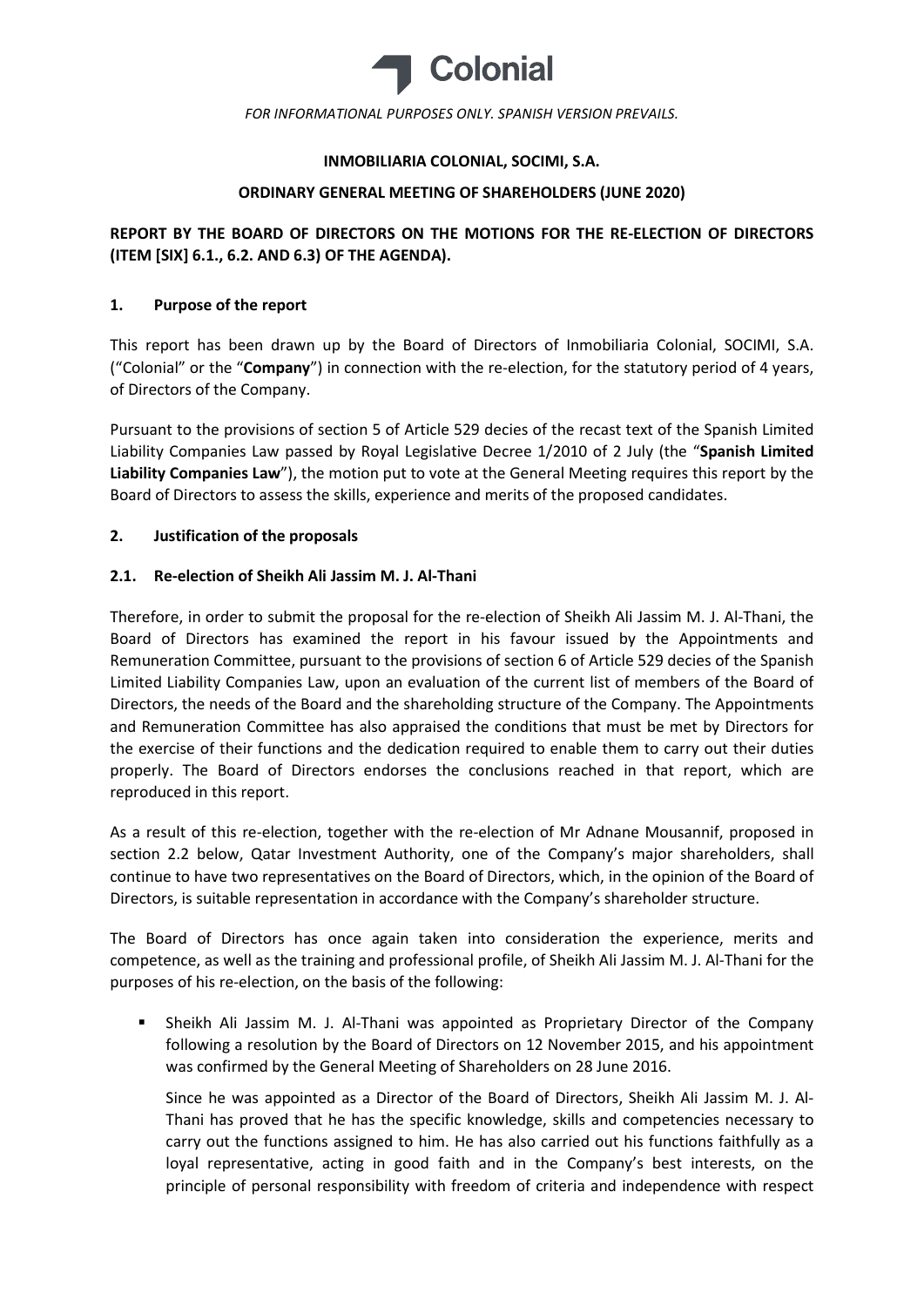

to instructions and third-party connections. Sheikh Ali Jassim M. J. Al-Thani is considered to have dedicated the necessary time to perform his role efficiently, and that he has sufficient time available to carry out his functions as expected.

- Sheikh Ali Jassim M. J. Al-Thani has held a number of leadership positions throughout his career, showing his competencies and merits in helping run the Company adequately and prudently.
- Academic profile and career:

A Qatar national. He has been working for more than 30 years with the Government of Qatar mainly in the fields of trade, finance and real estate. Since 2007, he has been a Senior Advisor on Strategy and Investments.

Up to 2016, Vice President and member of the Board of Directors and of the Executive Committee of The Housing Bank for Trade and Finance of Jordan (listed company and second most important bank in Jordan); member of the Board of Directors and Vice President of United Arab Shipping Company in Dubai, UAE, between 2003 and 2016; Vice President of LQB- Libyan Qatari Bank since 2007, and in 2009 he was appointed Chairman and General Manager of Qatar Navigation, a listed company based in Qatar of which he has been a member of its Board of Directors since 2003. This Holding company operates in sea transport and real estate. Since 2012, he has been a member of the Board of Directors of QADIC-Qatar Abu Dhabi Investment Company, a company specialising in real-estate investments and private equity. In November 2015, he was appointed Director of Socièté Foncière Lyonnaise (SFL).

For all of the above, the Board of Directors considers, taking into account the report in his favour issued by the Appointments and Remuneration Committee, that Sheikh Ali Jassim M. J. Al-Thani has the necessary knowledge, skills and specific competencies and the experience and merits expected, but also meets the requirements of good standing, suitability, reliability, availability and commitment to the tasks in his role, for the purposes of putting forward at the Ordinary General Meeting of Shareholders his re-election as a member of the Company's Board of Directors with the status of Proprietary Director, for the statutory period of 4 years.

### 2.2. Re-election of Mr Adnane Mousannif

Therefore, in order to submit the proposal for the re-election Mr Adnane Mousannif, the Board of Directors has examined the report in his favour issued by the Appointments and Remuneration Committee, pursuant to the provisions of section 6 of Article 529 decies of the Spanish Limited Liability Companies Law, upon an evaluation of the current list of members of the Board of Directors, its needs and the shareholding structure of the Company. The Appointments and Remuneration Committee has also appraised the conditions that must be met by Directors for the exercise of their functions and the dedication required to enable them to carry out their duties properly. The Board of Directors endorses the conclusions reached in that report, which are reproduced in this report.

As a result of this re-election, and in conjunction with the re-election of Sheikh Ali Jassim M. J. Al-Thani, proposed in section 2.1 above, Qatar Investment Authority, one of the Company's major shareholders, shall continue to have two representatives on the Board of Directors, which, in the opinion of the Board of directors, is suitable representation in accordance with the Company's shareholder structure.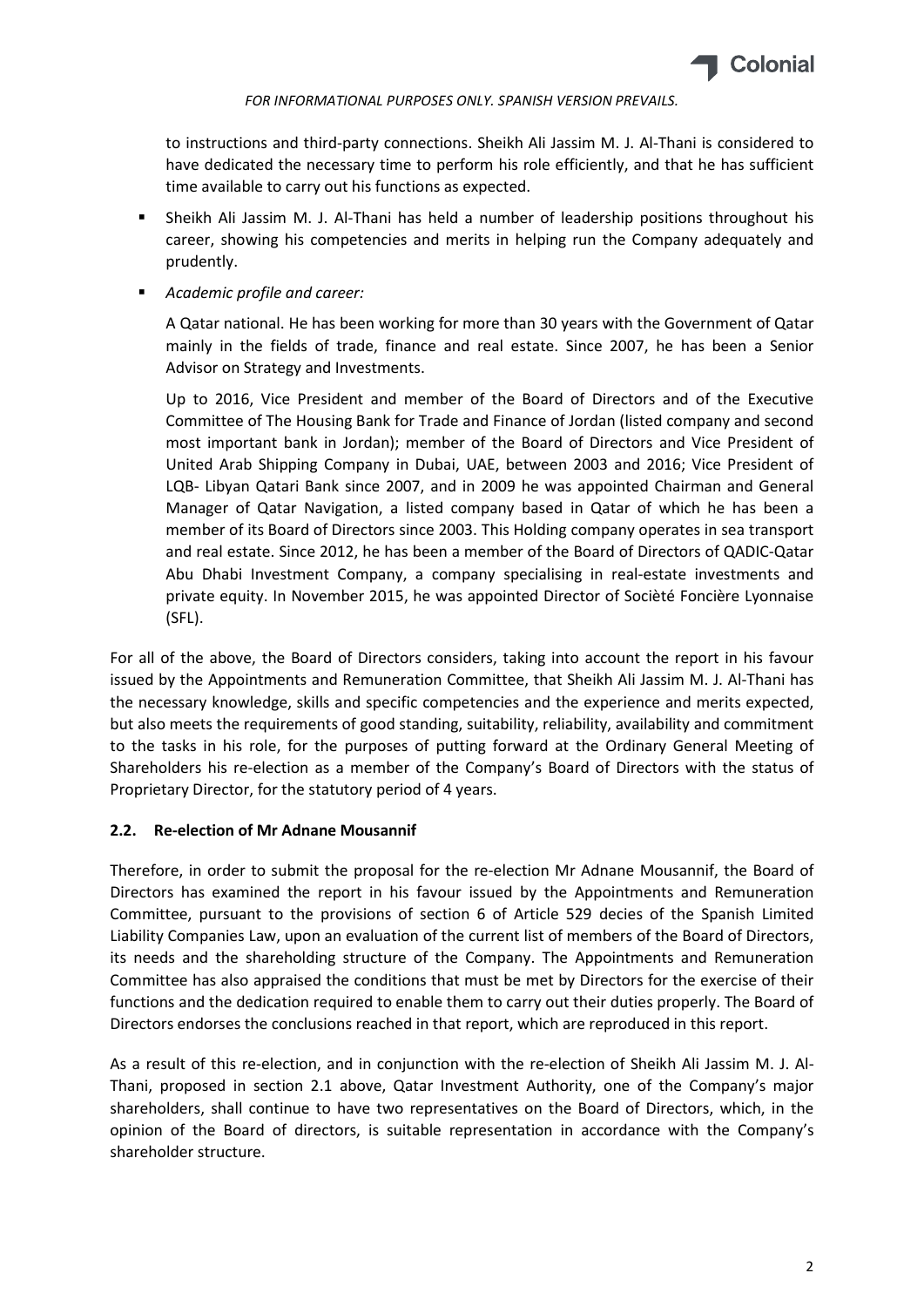

The Board of Directors has once again taken into consideration the experience, merits and competence, as well as the training and professional profile, of Mr Adnane Mousannif for the purposes of his re-election, on the basis of the following:

 Mr Adnane Mousannif was appointed as a Proprietary Director of the Company following a resolution by the General Meeting of Shareholders on 28 June 2016.

Since he was appointed as a Director of the Board of Directors, Mr Adnane Mousannif has proved that he has the specific knowledge, skills and competencies necessary to carry out the functions assigned to him. He has also carried out his functions faithfully as a loyal representative, acting in good faith and in the Company's best interests, on the principle of personal responsibility with freedom of criteria and independence with respect to instructions and third-party connections. Mr Adnane Mousannif is considered to have dedicated the necessary time to perform his role efficiently, and that he has sufficient time available to carry out his functions as expected.

- Mr Adnane Mousannif has held a number of leadership positions throughout his career, showing his competencies and merits in helping run the Company adequately and prudently.
- Academic profile and career:

He has both French and Moroccan nationalities and is currently working at Qatar Investment Authority -QIA- the sovereign investment fund of Qatar. In recent years, he has taken part, on behalf of QIA, in most of its real-estate operations in Europe and America, including the acquisition of the Canary Wharf Group in London and the acquisition of the Virgin Megastore building in the Champs Elysees of Paris.

He also took part, once again representing QIA, in acquiring a stake in Société Foncière Lyonnaise and in Inmobiliaria Colonial in Spain. Previously, he'd worked for several years for the Morgan Stanley Real Estate Investing funds in Europe. He has a master's degree in business creation and Finances by the ESCP Europe Business School and a university degree in Civil Engineering.

For all of the above, the Board of Directors considers, taking into account the report in favour issued by the Appointments and Remuneration Committee, that Mr Adnane Mousannif has the necessary knowledge, skills and specific competencies and the experience and merits expected, but also meets the requirements of good standing, suitability, reliability, availability and commitment to the tasks in his role, for the purposes of putting forward at the Ordinary General Meeting of Shareholders his reelection as a member of the Company's Board of Directors with the status of Proprietary Director, for the statutory period of 4 years.

### 2.3. Re-election of Mr Carlos Fernández González

Therefore, in order to submit the proposal for the re-election Mr Carlos Fernández González, the Board of Directors has examined the report in favour issued by the Appointments and Remuneration Committee, pursuant to the provisions of section 6 of Article 529 decies of the Spanish Limited Liability Companies Law, upon an evaluation of the current list of members of the Board, its needs and the shareholding structure of the Company. The Appointments and Remuneration Committee has also appraised the conditions that must be met by Directors for the exercise of their functions and the dedication required to enable them to carry out their duties properly. The Board of Directors endorses the conclusions reached in that report, which are reproduced in this report.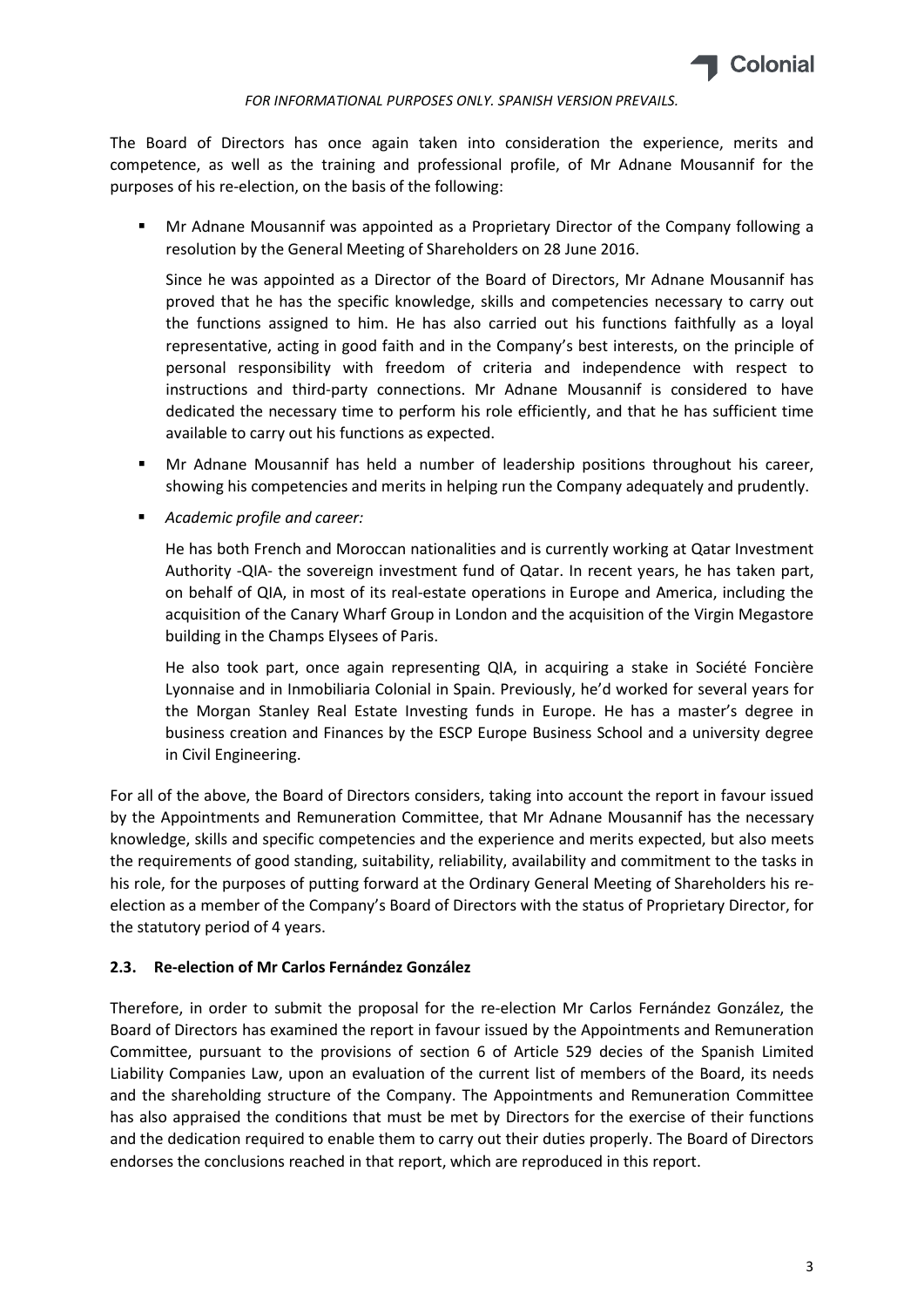

As a result of this re-election, together with the appointment on 24 June 2018 of Mr Javier López Casado, Grupo Finaccess, one of the Company's major shareholders, shall continue to have two representatives on the Board of Directors, which, in the opinion of the Board of directors, is suitable representation in accordance with the Company's shareholder structure.

The Board of Directors has once again taken into consideration the experience, merits and competence, as well as the training and professional profile, of Mr Carlos Fernández González for the purposes of his re-election, on the basis of the following:

 Mr Carlos Fernández González was appointed as a Proprietary Director of the Company following a resolution by the General Meeting of Shareholders on 28 June 2016.

Since he was appointed as a Director of the Board of Directors, Mr Carlos Fernández González has proved that he has the specific knowledge, skills and competencies necessary to carry out the functions assigned to him. He has also carried out his functions faithfully as a loyal representative, acting in good faith and in the Company's best interests, on the principle of personal responsibility with freedom of criteria and independence with respect to instructions and third-party connections. Mr Carlos Fernández González is considered to have dedicated the necessary time to perform his role efficiently, and that he has sufficient time available to carry out his functions as expected.

- Mr Carlos Fernández González has held a number of leadership positions throughout his professional career, showing his competencies and merits in helping run the Company adequately and prudently.
- Academic profile and career:

As an Industrial Engineer he has attended senior management programmes at the Instituto Panamericano de Alta Dirección de Empresa.

For over 30 years, he has held positions with a high degree of responsibility, complexity and competence in business management in different sectors. He was CEO (1997-2013) and Chairman of the Board of Directors (2005-2013) of Grupo Modelo. Since his appointment as CEO and until 2013, this Group became the leading beer company in Mexico, the seventh group in the world and the largest beer export company in the world.

Furthermore, he was director in international and national companies, including Anheuser Busch (USA), Emerson Electric Co. (USA), Televisa Group (Mexico), Crown Imports, Ltd. (USA), Inbursa (Mexico) and Mexico Stock Exchange. In addition, he has been a member of the international advisory board of Banco Santander, S.A., Director of Grupo Financiero Santander México S.A.B de C.V. and until October 2019, Director of Banco Santander, S.A. (Spain).

He is currently the Chairman of the Board of Directors and general manager of Grupo Finaccess S.A.P.I. de C.V. -of which he is a founder- that operates in Mexico, the United States, Europe, China, Australia and New Zealand. In addition to Inmobiliaria Colonial, SOCIMI, S.A., he is also a Proprietary Director at AmRest Holdings, S.E. and Restaurant Brands New Zealand Limited.

For all of the above, the Board of Directors considers, taking into account the report in favour issued by the Appointments and Remuneration Committee, that Mr Carlos Fernández González has the necessary knowledge, skills and specific competencies and the experience and merits expected, but also meets the requirements of good standing, suitability, reliability, availability and commitment to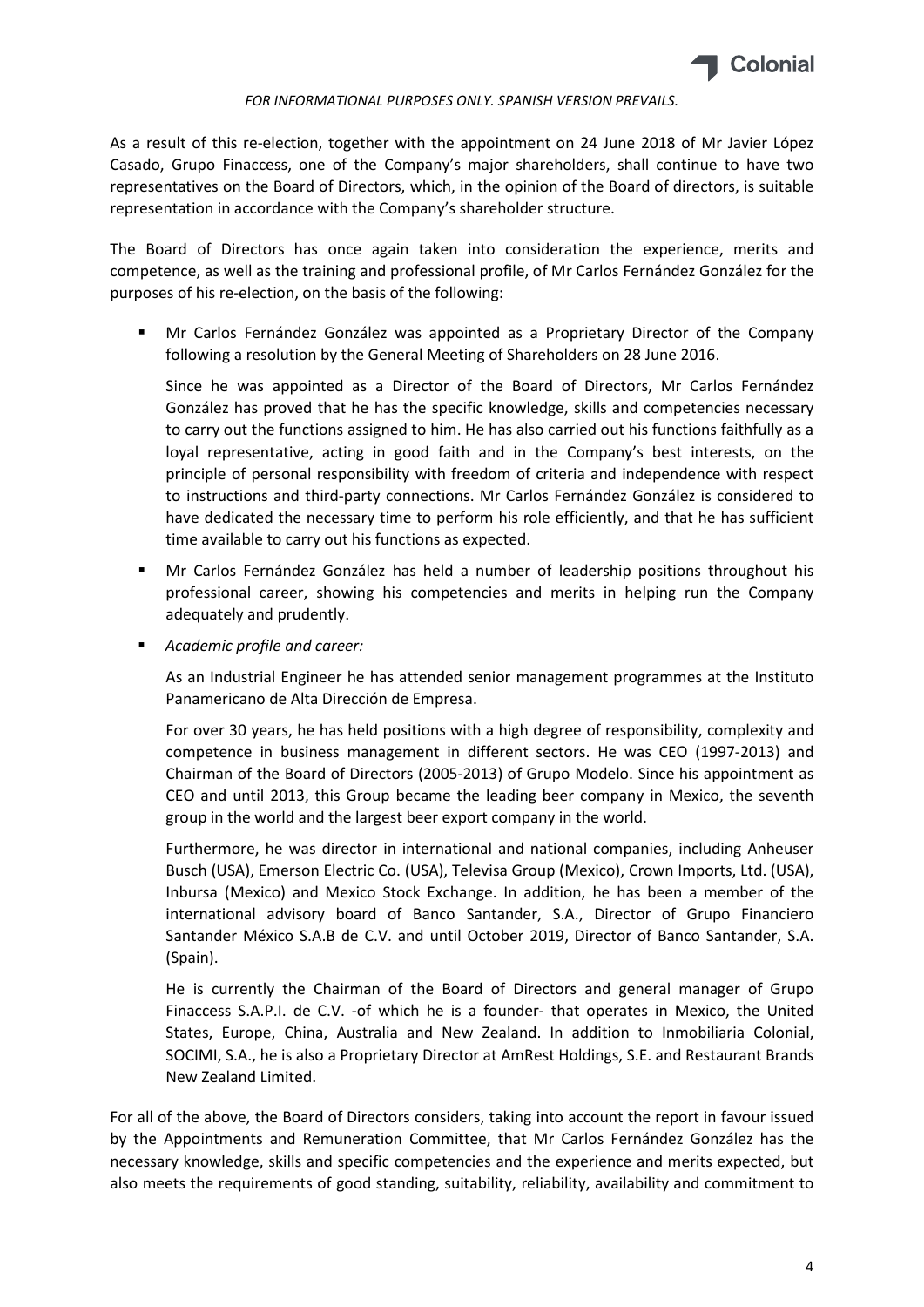

the tasks in his role, for the purposes of putting forward at the Ordinary General Meeting of Shareholders his re-election as a member of the Company's Board of Directors with the status of Proprietary Director, for the statutory period of 4 years.

\* \* \* \*